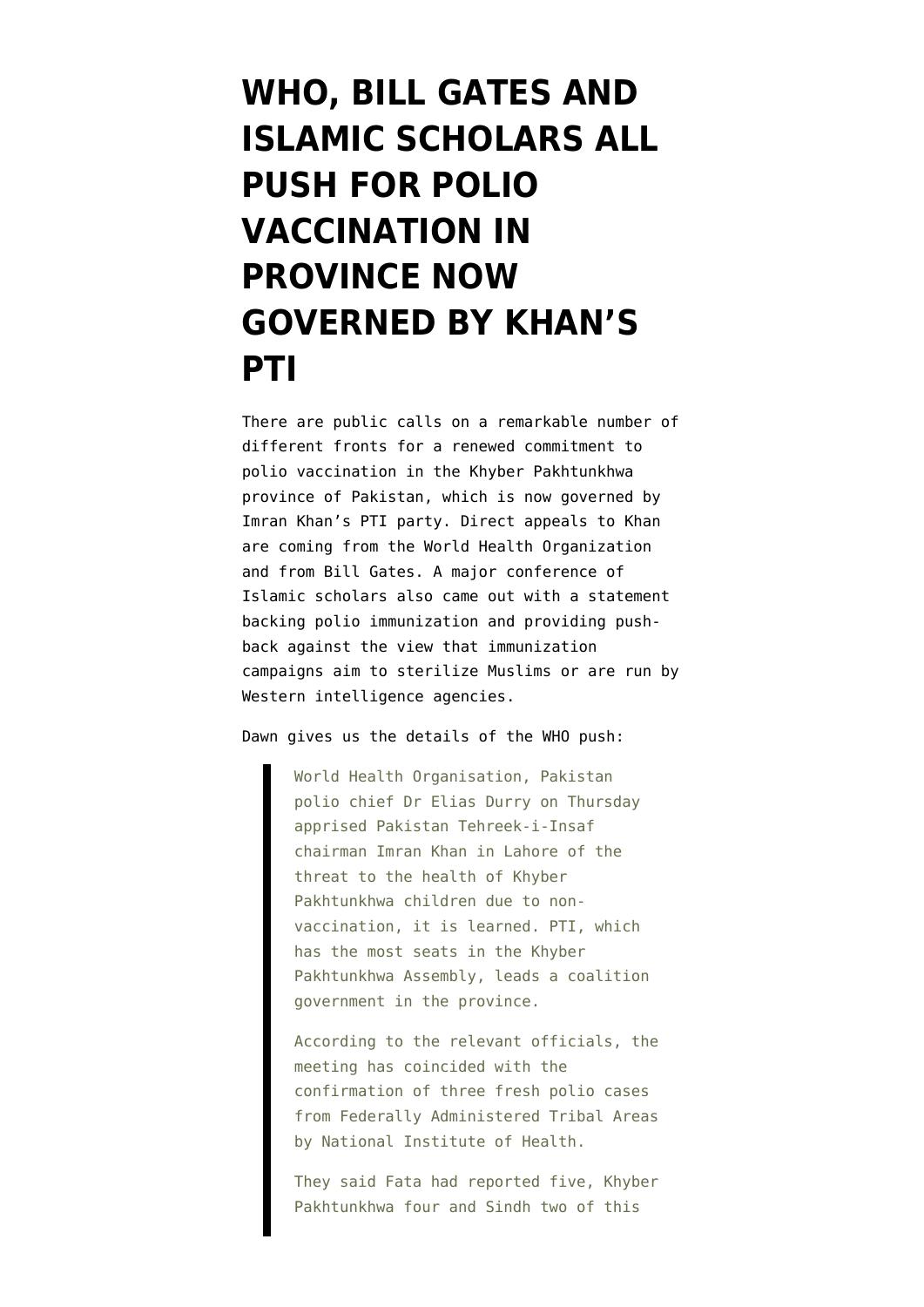## year's 13 countrywide polio cases.

Khan is eager to help in the campaign and has taken part in promoting immunization before his party was elected to govern KP:

> The officials said WHO had publicly recorded its reservations about polio eradication efforts in Khyber Pakhtunkhwa, especially in Peshawar.

They said the PTI chairman, who had inaugurated various polio campaigns in the country's several cities, apprised the WHO, Pakistan polio chief of his eagerness to see fight against polio succeed.

The officials said Imran Khan carefully listened to Dr Elias Durry's concerns about Khyber Pakhtunkhwa children's vaccination and assured him that he would convey them to the PTI-led provincial government for necessary action on emergency basis.

"Imran Khan said he would issue special instructions to the provincial chief minister (who belongs to PTI) to ensure vaccination of all children under five as ensuring better health care in the province is his government's top priority," an official said.

## Also [joining the push for immunization is Bill](http://tribune.com.pk/story/560178/anti-polio-programme-bill-gates-reaches-out-to-imran-khan-for-support/) [Gates](http://tribune.com.pk/story/560178/anti-polio-programme-bill-gates-reaches-out-to-imran-khan-for-support/), as we learn from the Express Tribune:

Famous American business magnate Bill Gates has sought Imran Khan's cooperation to eradicate polio in Khyber-Pakhtunkhwa, as the province apparently failed to provide security to polio workers.

Gates sent a personal letter through his emissary to chairman Pakistan Tehreek-e-Insaf (PT) Imran Khan asking for his party's cooperation in furthering the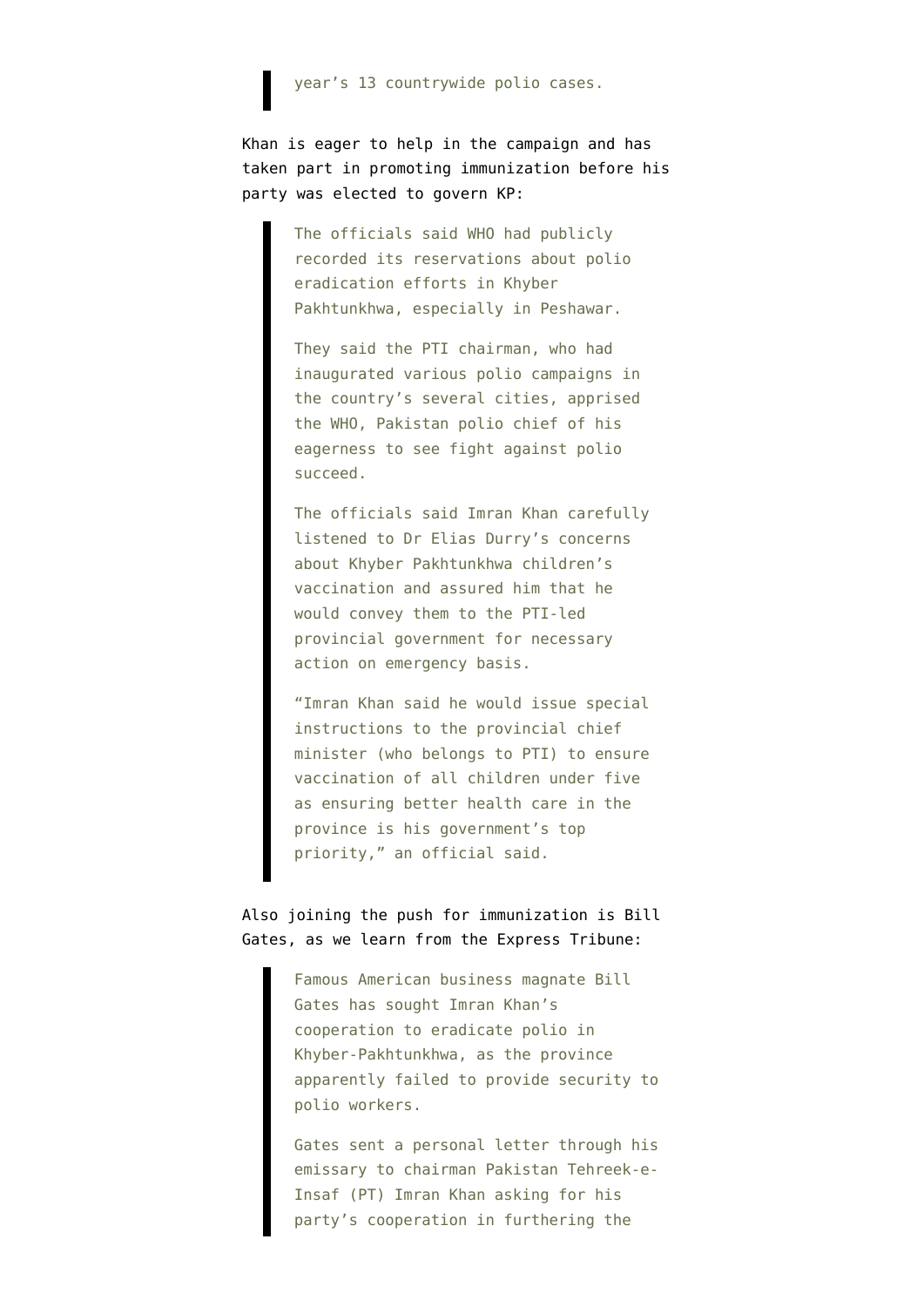anti polio vaccination programme in Khyber Pakhtunkhwa, said an official statement.

Imran Khan is scheduled to speak to him on the phone to discuss modalities of moving against polio which takes the lives of so many children in Pakistan especially in Khyber Pakhtunkhwa.

Especially welcome news comes from a meeting held by [Islamic scholars who produced a](http://tribune.com.pk/story/560058/ulema-conference-sabotage-of-polio-drive-blamed-on-dr-afridi/) [statement in favor of immunization](http://tribune.com.pk/story/560058/ulema-conference-sabotage-of-polio-drive-blamed-on-dr-afridi/) and condemning the killing of vaccination workers. They also condemned Dr. Shakil Afridi and any other participation of intelligence agencies in vaccination programs:

> Declaring the killing of polio workers 'un-Islamic' and 'inhumane', speakers at the Ulema conference on Thursday also held Dr Shakeel Afridi responsible for the murder of polio workers and for depriving 260,000 children of polio drops.

## /snip/

They declared Dr Afridi a traitor and urged the government to pursue litigation against him for causing irreparable damage to the polio vaccination programme, particularly in the FATA region.

The scholars also strongly condemned the brutal killings and urged the government to investigate into the matter, find the culprits behind the killing of polio workers and compensate the families of the victims.

Pakistan Ulema Council chairman Maulana Tahir Ashrafi read out the Islamabad Declaration – a pledge to ensure a healthy future for the Muslim children.

On behalf of all the participating scholars, Ashrafi expressed concern over